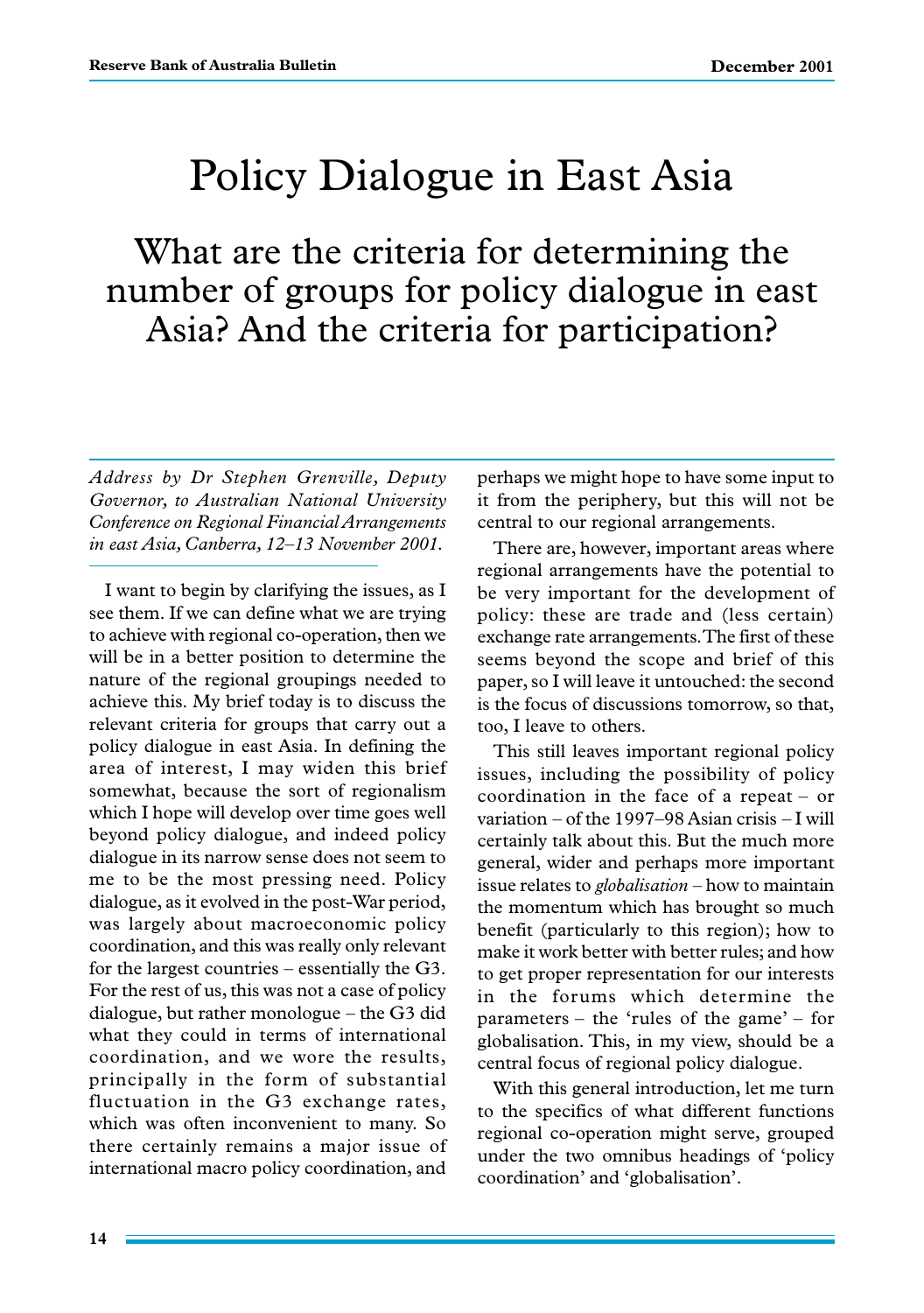#### **Policy Coordination**

Having downplayed the centrality of macro policy coordination in my introduction, let me now try to be more specific about where a degree of policy coordination will still be important. I have left aside trade and exchange rates, acknowledging the importance of each of these. But beyond these, I do not see a compelling reason why, say, the countries of Asia should be running similar monetary or fiscal policies, or even why they should coordinate their different macro policies. The heavy-lifting of macro policy-making is, broadly speaking, a domestic matter.<sup>1</sup>

There is, however, one aspect of policy-making where regional co-operation might make a real and substantial contribution – i.e. surveillance. Surveillance is, perhaps, an unfortunate way of describing the process, because it has connotations of checking up and looking over the shoulder of policy-making in individual countries, i.e. something more intrusive than is generally acceptable in this region. When does 'peer pressure' become interference? The principal objective of surveillance should not be to 'catch out' and expose any policy-makers who are doing the wrong thing, but rather to act as an advocate of good policies and as a catalyst for reform: the context has to be positive and supportive, not negative, proselytising, and adversarial.2 Reluctance to be too assertive is, to some degree, the current characteristic, but the process needs to be given more content if surveillance is to have a beneficial effect. Perhaps I can explain the point more clearly by referring to the surveillance process as it occurs in the OECD, and in particular as it occurred in relation to Australia during the 1980s. Each year we faced the interrogation of our peers (the OECD Secretariat and two 'examining' countries), who quizzed us on both macro and micro policies, invariably from the viewpoint of hard-edged economic analysis. This is not to say that they were always right, but they were always putting forward the viewpoint and input of best-practice economics. Why was this so valuable to the policy-making process? It made it easier for the national bureaucrats (who, by-and-large, agreed with these policies) to get these policies implemented, within a diverse decision-making framework in which other less-economically-rational views might well have prevailed. The fact that these surveillance examinations received quite wide publicity and added spice and fire to the policy debate was often inconvenient at the time (because we bureaucrats had to defend the then-current – imperfect – policies), but was almost always salutary and useful in moving us towards better policies.

The additional area where policy coordination may well be relevant is in *crisis response*. Other sessions at this conference will be looking at this issue in more detail. Specifically, the main area of co-operation here will be in the pooling of foreign exchange reserves. Building up large foreign exchange reserves has been the clearly demonstrated response to the crisis: *faute de mieux*, international capital flow volatility will be handled by substantial reserve-holding. This rather inefficient response can be made less inefficient by pooling. It is also true that *regional* groups share enough self-interest to encourage them to go beyond simple altruism: we are all going to be readier to help our

- 1. I have argued that there is only a minor role for international macro policy coordination (and this largely confined to the G3). But as international interdependence increases, the need to know and understand what is happening in the world economy increases. The current international conjuncture is perhaps more coincident in its cyclical shape than would be imposed on it by globalisation as such – the coincidence of downturns in the G3 is, to a large extent, idiosyncratic. But there can be little doubt that the international linkages are much stronger than 10 years ago, and in all probability will be much stronger still in 10 years' time. For all of us, an ability to forecast how the rest of the world is moving will be critical to our own policy-making.
- 2. As Dobson (2001, p 26) observes: 'Peers must be willing to supply constructive criticism and those in potential or actual difficulty must be willing to accept objective analysis. Unless governments are willing to enter into this kind of give and take, the regional mechanism will simply become another overlay of officialdom'.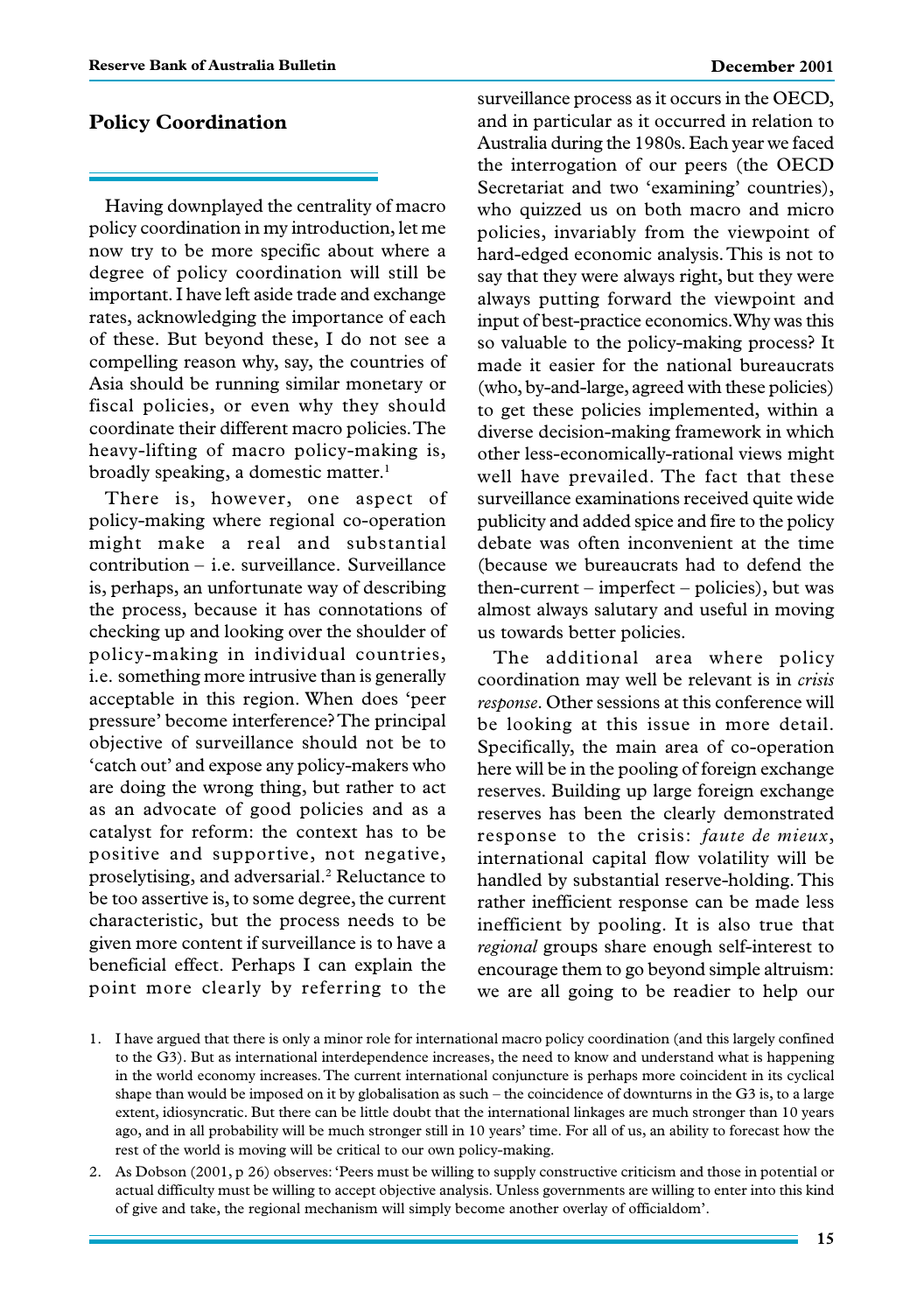neighbours than to participate in some kind of collective action for a more distant region (which argues for regional arrangements to supplement the IMF, rather than the more universal approach of the New Arrangements to Borrow). Rather than anticipate the later debate on this issue here, let me quote, with approval, Yung Chul Park (2000): 'One development that has encouraged the regional cooperation in East Asia has been the slow progress of the reform of the international financial system. The urgency of reform in the G-7 countries has receded considerably with the rapid recovery of East Asia…As long as the structural problems on the supply side of capital are not addressed, the East Asian countries will remain as vulnerable to future crises as they were before. Instead of waiting until the G-7 creates a new architecture, whose effectiveness is at best questionable, it would be in the interest of East Asia to work together to create their own system of defence'.

## **Globalisation**

As I foreshadowed, my feeling is that the issues of globalisation are even more important to regional co-operation than is policy coordination. Let me record briefly some of the characteristics of globalisation, to try to establish why policy must be attuned to the needs of this new globalised world, in order to foster globalisation and – at the same time – ensure that we all get maximum benefit from it. First, a point which is close to tautology, but full of policy implication nevertheless: globalisation means that an increasing part of our economic relations are with external parties (for many of the east Asian economies, foreign trade (exports and imports taken together) far exceeds GDP).

*Domestic* trade and investment is subject to myriad controls and regulations, even in the most 'free market' economies. In contrast, international relations are lightly regulated.

| Table 1: Foreign Trade<br>Per cent to GDP |     |  |
|-------------------------------------------|-----|--|
| Australia                                 | 44  |  |
| China                                     | 49  |  |
| Hong Kong                                 | 295 |  |
| Indonesia                                 | 69  |  |
| Japan                                     | 21  |  |
| Korea                                     | 87  |  |
| Malaysia                                  | 193 |  |
| New Zealand                               | 69  |  |
| Philippines                               | 104 |  |
| Singapore                                 | 341 |  |
| Thailand                                  | 124 |  |
| <b>United States</b>                      | 25  |  |

'The dilemma we face as we enter the 21st century is that markets are striving to become global while the institutions needed to support them remain by and large national.' (Rodrik (2001) – quoted in 'Is government disappearing?', page 19 of 'A survey of globalisation'). Is this disparity in regulatory density reflecting some innate characteristic – that these relationships are, say, simpler – or does it reflect the greater difficulty of regulating across sovereign borders? It seems to me to be the latter, and we should address this deficiency.

The need for 'rules of the game' seems, if anything, to be greater in a globalised world than in a less integrated world. One of the defining characteristics of globalisation is the importance of *scale*, as technology drives the optimal business units larger and larger in a number of important areas. The other defining characteristic is 'winner takes all', and its related concept of 'first mover advantage'. These characteristics combine together to produce areas where monopoly or quasi-monopoly will be important. The old response to monopoly – to break it up and force competition – will be precluded or restricted because of the inefficiencies that would result from this action. So the alternative channel will be to achieve a network of rules which address the issues raised by these imperfectly competitive firms.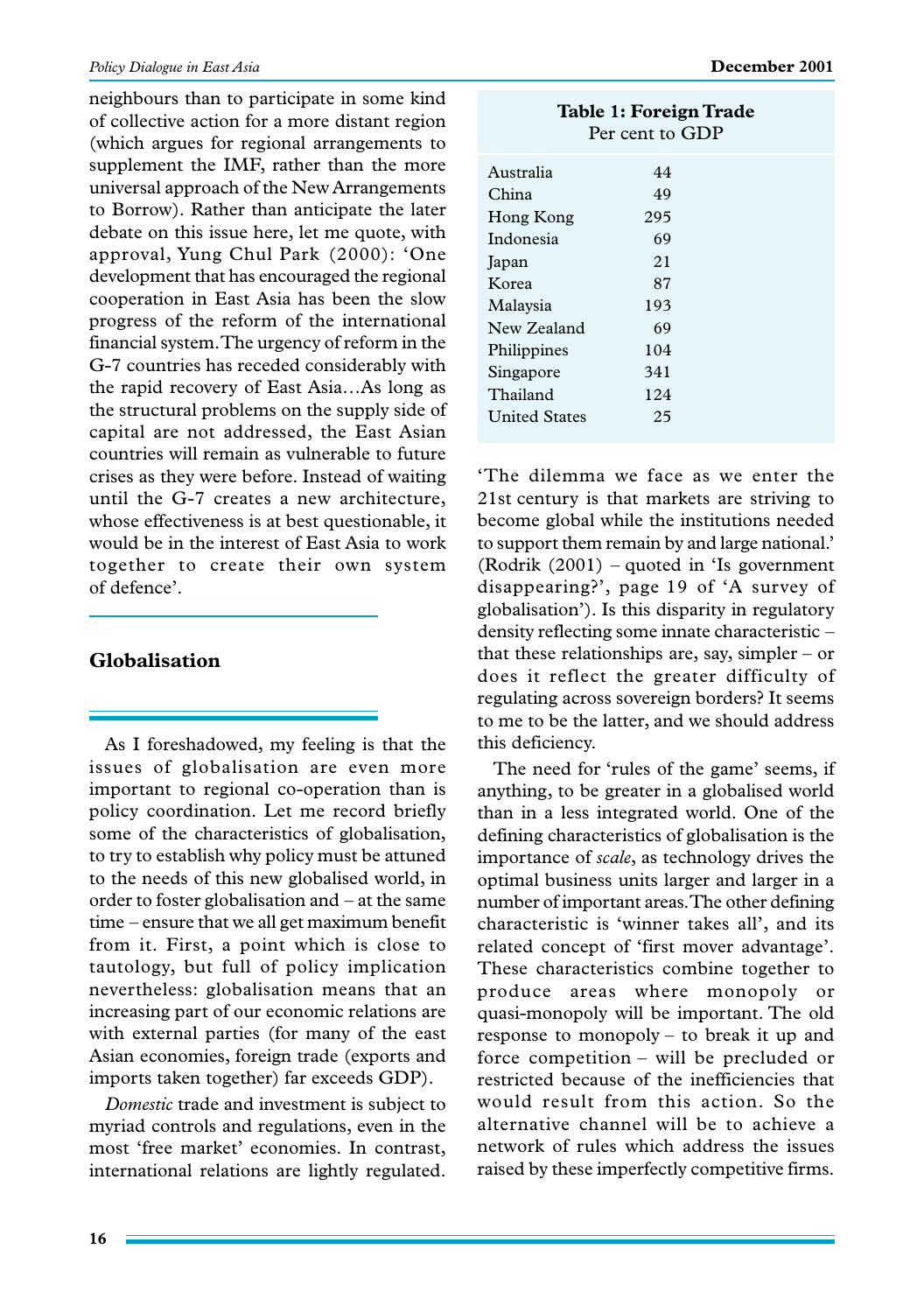Given the increasingly international nature of enterprise, what is needed to complement this development are international rules, not specific to any one country, but developed in a uniform way and acceptable to all. These would address issues such as monopoly, intellectual property rights, and legal issues. Prudential supervision, capital flows, taxes and 'industry policy'may also be suitable cases for treatment. In short, as closer relations impose greater need for uniformity (e.g. in tax or investment regimes), the need is to develop these in a collective international environment.

Tom Friedman (1999) has called such rules the 'Golden Straitjacket', which captures two important characteristics of the process – the degree of uniformity which globalisation will impose; and the generally beneficial nature of these rules.<sup>3</sup>

Rules to govern global relationships will generally need to be on a uniform multinational basis, but this does not preclude the need for important *regional* input, in order to ensure the applicability of the universal rules to all countries. A good set of rules requires recognition of the great diversity of circumstances and institutions between countries. One specific example here is the rules on prudential supervision. It seems quite likely that the rules relevant to banks in this region would be somewhat different (reflecting the different degree of complexity and make-up of banks). We certainly would not want a set of international rules which unfairly penalised banks in this region, simply on the grounds that they were not the same as banks in London or New York.

At the general level, the collective wisdom of worldwide experience needs to be incorporated into the Golden Straitjacket more effectively than it has been to date. It is now part of the conventional wisdom that there were various deficiencies of perception and analysis in the international response to the Asian financial crisis. The 'one size fits all' approach came out of earlier Latin American experience, and was a poor fit for east Asia in 1997. To some extent these deficiencies were driven either by inadequate representation, or by inability to have our voice heard above the confident assertions of those whose policy prescription was driven either by doctrinal interests, vested interests, or sometimes simple ignorance.

Regional groupings are the principal way of addressing this 'democratic deficit'. There seems little room for debate that this region is inadequately represented in many of the forums which determine the important issues of globalisation. There seems little doubt, also, that the region pays a price for this. East Asia, with an IMF quota of less than 15 per cent, accounts for more than 20 per cent of world GDP, almost a quarter of world trade, and almost half of world foreign exchange reserves. Prominent American economist David Hale (2001, p 8) has observed: 'In the past, the U.S. government has only supported major (IMF) interventions for countries in which the U.S. had a military base. During the Asia crisis, for example, the U.S. acted aggressively to support Korea, but played a much less significant role in Thailand and Indonesia'.

The case I want to make here is that much of our efforts in regional groups should be directed towards correcting this. There *have* been very important improvements in international financial architecture since the crisis. The IMF has added new lending facilities that should be better able to handle the demands of capital account crises. The Fund has also started to pay greater attention in its work to financial markets and financial systems and has been critically examining both its policy prescriptions and its general approach to conditionality. Representation has greatly improved, with an additional eight Asian countries gaining membership of the BIS. The creation of G20 (with six Asian members) is, potentially, a good breakthrough. At a more detailed level, the negotiation of Basel II involved a degree of consultation entirely missing from Basel I (which had been

<sup>3.</sup> It would be easy to exaggerate just how universal and all-encompassing the Golden Straitjacket may be. It does not seem true, for example, that tax rates will have to become uniform across countries.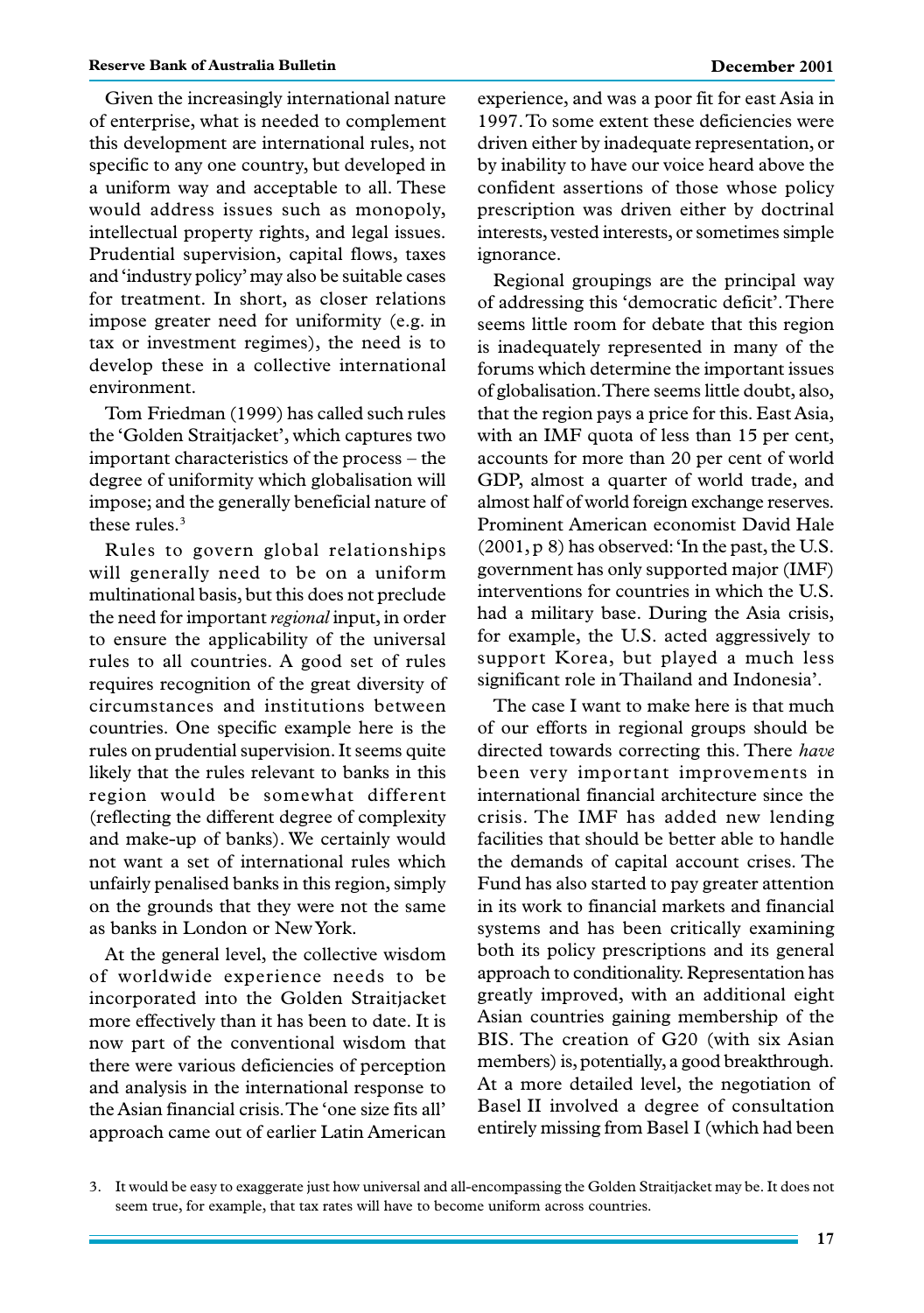#### *Policy Dialogue in East Asia* **December 2001**

tailored specifically for G10). There has been a push from the FSF, the IMF and the G20 to improve countries' resilience to crises by promoting adherence to standards and codes and there has been much discussion of ways to secure a greater role for the private sector in crisis prevention and resolution.

Within central banking circles, there had been some support for the formation of an Asian BIS given the eurocentric focus of the existing organisation. In the event, this has been satisfied by the setting-up of a BIS office in Hong Kong and the creation of the Asian Consultative Council (ACC) of the BIS, which will give Asian central banks a greater say in the operation of the organisation. Some Asian countries have also been invited to attend some of the Basel/G10 committees associated with the BIS, although sadly not on a permanent full-member basis.

But the issue of ensuring that our voice is heard remains unresolved, with the IMF still giving inadequate place to this region, and other more representative groups (such as the G20) still to find a role for themselves in a world which is crowded with competing and overlapping institutions, none ready to diminish their own status and power, and many governed by inadequately representative views. Who *should be* represented in the councils of the world? This should not simply depend on GDP – this is important, but an equally important issue is what contribution each participant can make to the debate, and to the production of a universally acceptable set of rules. To be more specific, the G10 representation is deficient not just because of its limited numbers, but because of the uniformity of view of its European-dominated membership – too many people with the same viewpoint.4

The development of the Globalisation Rules should be a two-way process – the regional groups give input into the rule-making, and then act to put these rules in place in their individual countries (or at least adapt their own rules to fit the straitjacket). The regional groups 'spread the word' in order to improve policy. This is closely related to the idea that policy improvement can come out of the surveillance process, but it adds the extra point that better policy can also come out of a process of swapping ideas and simply observing the way other countries go about doing things. The process of globalisation *is* forcing a degree of uniformity or similarity on policies, and to the extent that this is 'best practice', the quicker we all adapt to it the better.

#### **What Does This Mean for the Shape of Regional Arrangements?**

As a preliminary to these issues, we need to note that international dialogue takes place at the multilateral, regional and bilateral levels. We should not be surprised or concerned at this 'layering'. Nor should we be overly concerned if there is a fair degree of overlap between groups and meetings. If an issue is important, then it probably needs to be discussed in a variety of forums, each of which will bring different insights to bear. Checks and balances are important. Groups are not simply about getting together to make decisions: they are often about getting together in order to learn about decisions or discussions which have taken place elsewhere. So we should not be surprised to see, for example, Finance Ministers meeting together separately from Central Bankers, and then, separately, the two will meet collectively.

We certainly should not allow some ill-defined principle of 'territorial exclusivity' to constrain dialogue which would otherwise be useful. When the Asian Monetary Fund was proposed after the onset of the Asian crisis, some people argued that it would overlap with the IMF (and this no doubt coloured the views not only of the Fund itself, but those who had a more prominent position within the Fund than they would have had within an Asian Monetary Fund). We should recall that, in many countries, there are three

4. For more discussion of the role and rationale for regional arrangements, see Grenville (1998).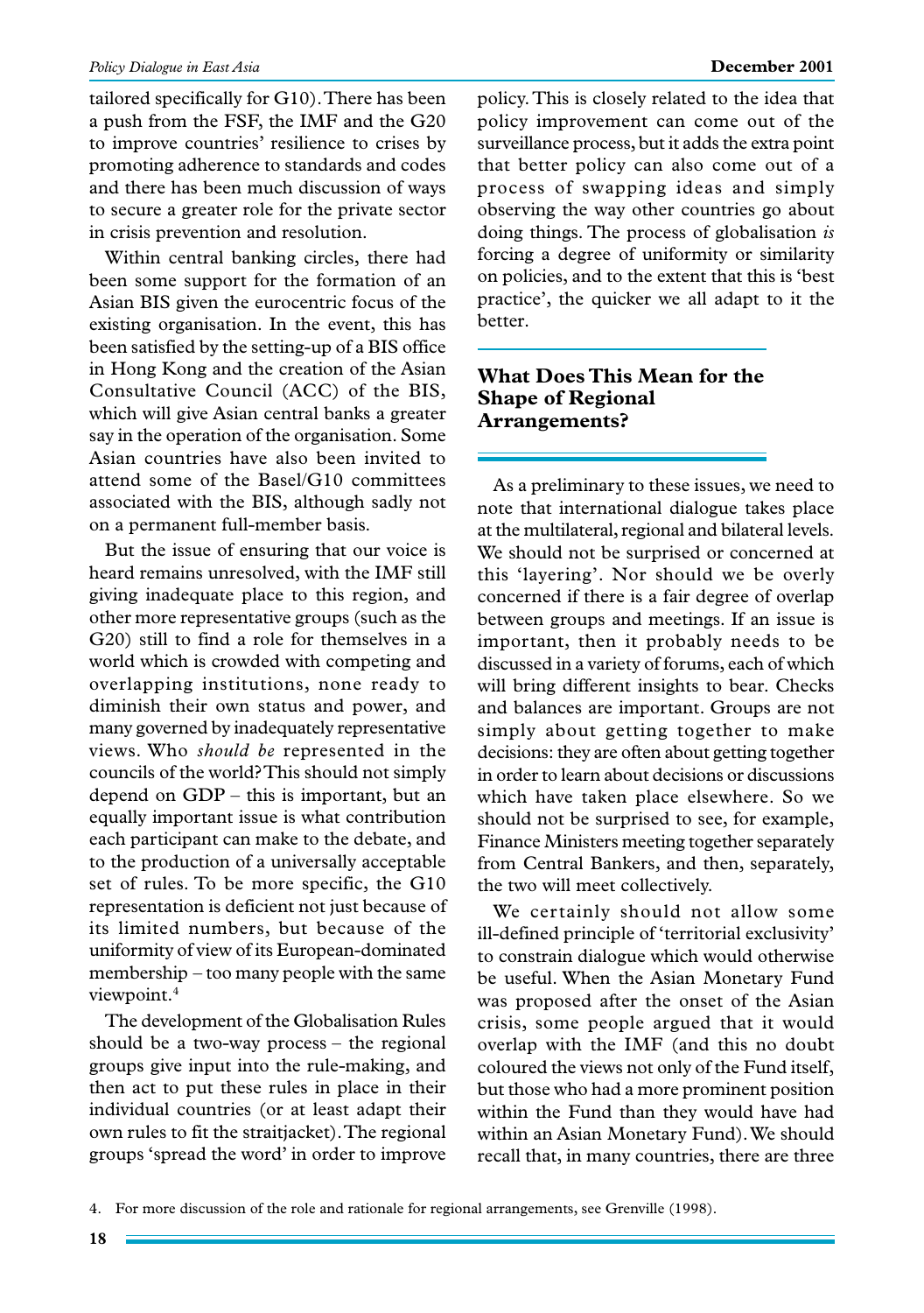levels of government, each with its own contribution to make, and each interacting with the others in ways that should be fruitful – passing up regional issues which have been digested (in the sense of having achieved a degree of consensus), and passing down more nation-wide macro views to the regional levels. Petty territorial jealousies have no place in working out the proper number of organisations and their relationships: the issues should relate to bringing together groups with commonality of interest, and ensuring that they are linked (both upwards and downwards) in fruitful ways. This *commonality of interest* is the most important criterion for useful interaction. This does not mean that all the participants have to be at the same stage of development, but it probably does mean that they should be travelling along much the same path, albeit at different distances and speeds along that path. This commonality of interest allows the possibility of an effective consensus, which can be passed to the next level, representing the group as a whole.

What are the right *numbers* for a group? If the issues revolved around trade or currency unions, then economic analysis can offer useful guidance on which countries should be included. Who are (or potentially could be) good trade partners? What countries meet the criteria for an optimal currency area? The original APEC membership, for example, makes economic sense as a trading group because of established trading ties.<sup>5</sup> But we have suggested here that some fruitful dialogue is more general and nebulous. At one level, one might ask whether it matters: the membership of European single currency was indeterminate until the last minute – it turned out to be much more numerous than most people had expected, and looking ahead it will probably become far more numerous than the original proponents envisaged. That said, there seems to be a lot to be said for keeping numbers down to manageable levels, which for practical purposes might be defined in terms of how many people can comfortably sit around the same table (I am tempted to add 'and communicate with each other without the use of microphones'). What we know is that when we get to the size of universal 'one country one vote' representation (as seen in the UN), effective decision-making becomes extraordinarily difficult and 'lowest common denominator' outcomes often prevail. To give a concrete example of a response to the vexed issue of numbers: the G20 was, at one stage in its evolution, rather larger, but it was recognised that it had to be contracted. For surveillance, the relevant point will be that smaller groups can have much more candid (and therefore useful) discussion than can larger groups. 'Small may well be beautiful'. If, over time, the various participants develop knowledge, empathy and understanding of the practical policy constraints, then so much the better.

When it comes to the task of developing *rules* (see the discussion above on globalisation), the important thing is for the rules to be developed by *experts or technicians* – those who know the nuts and bolts of a particular issue rather than the arm-waving generalists. If the degree of detail in domestic rules and regulations is any indication of what it takes to ensure good and efficient commerce *within* countries, why should international dealings require less complexity? These rules may well be the same ones which apply in domestic jurisdictions, but it is only the technicians who can give an accurate reading on whether this is appropriate or not. When compromise is needed, the compromise will be on the basis of technical and expert issues, and not on the basis of voting power at the table.

#### **Two Historical Analogies**

The obvious model for policy coordination in the broad sense is Europe, which over a period of four decades has progressed to economic union despite a history of hostile

<sup>5.</sup> See Garnaut (1993, p 308).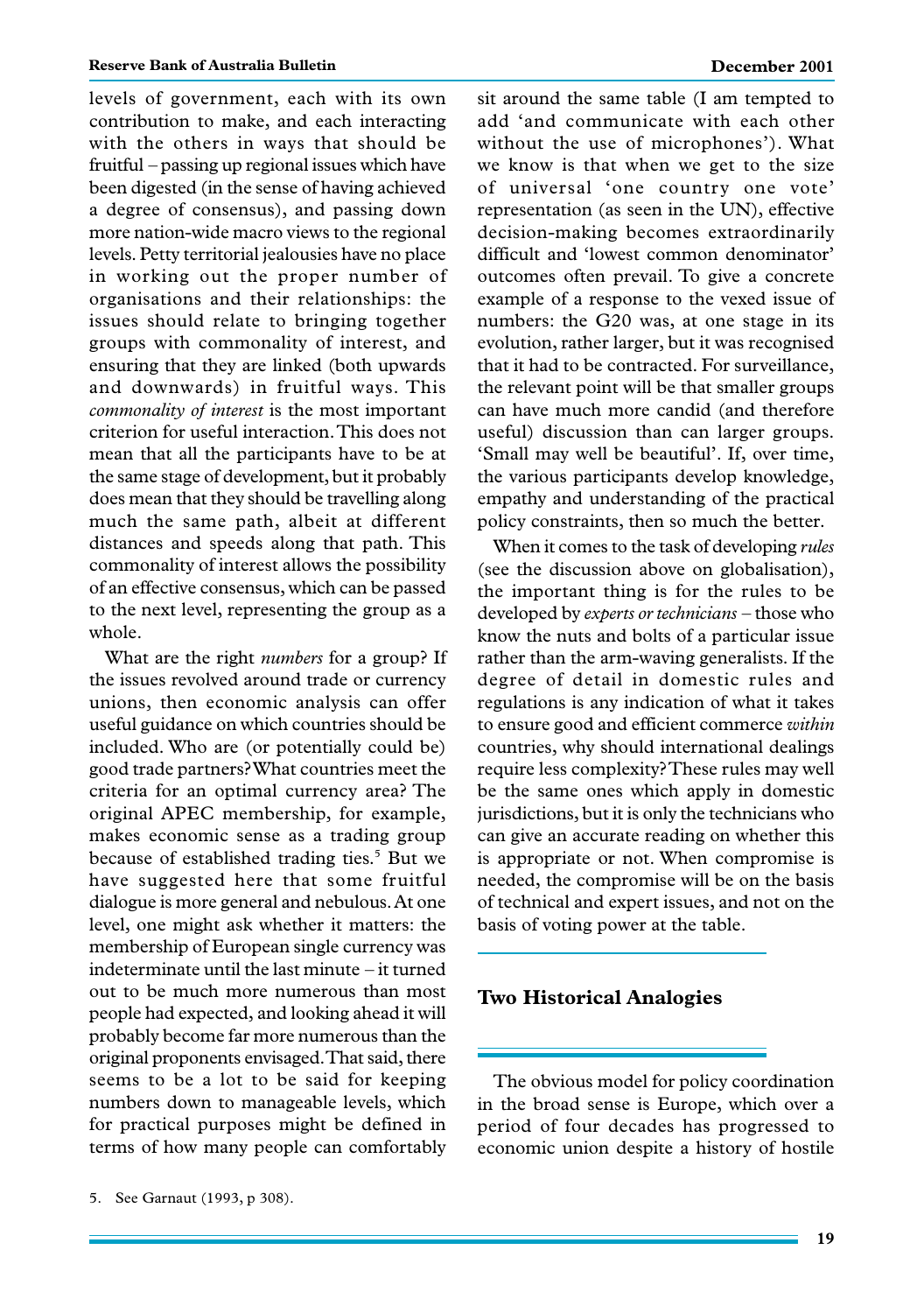relations between members. Europe's success can be attributed to two main factors. Firstly, the economic dynamic: exploiting the obvious economic advantages which follow from geographic proximity. A second important factor in Europe's success was the underlying political imperative – a firmly held view on the part of a number of politicians of the need to pursue greater integration so as to reduce the prospects of future conflict. This was actively supported by the United States.

The G10 had a much more specific genesis, formed from the countries that agreed to provide a loan facility to back up the IMF's resources in 1962. These resources were to be made available in the event of potential impairment of the international financial system, and therefore only to the G10 countries themselves. Over the intervening years, the G10 has come to be central to issues governing the world financial system, both in the context of the IMF and the BIS. The enormously influential Basel Rules for Prudential Supervision were developed by (and, initially, for) the restricted club of the G10. The point to emphasise here is that groups which form for one purpose can metamorphose into new functions – in this case, far more important than the initial function. (We note that the G10 is also an illustration of why it is important to gain a seat at the table from the outset, since the incumbent members – particularly the smaller ones – will try to avoid having their power diluted.) The group's effectiveness over an extended period probably reflects a relatively small and focused membership. However, as the world has developed, the G10 has looked increasingly unrepresentative of the global economy, giving a disproportionate say to small European economies and no say to the rapidly developing countries of Asia and Latin America.

A couple of lessons might be drawn from the historic experience:

• groups need specific tasks to weld them together – 'frank and fruitful exchanges of views' are good but not enough. The Europeans started with the Coal and Steel

Community: i.e. something of real substance;

- patience is not just a virtue: it is a necessity in a world where it takes time to build institutions. Progress is not steady: it may stall for a time, and the group has to hold together waiting for the tide to turn;
- there *is* a sense of community and common interest stemming from geographic contiguity, which goes beyond simple economic linkages; and
- institutions can metamorphose.

If progress towards closer international relations is important, then institution building will be an important element. 'Virtual'secretariats may have their place, but real bricks-and-mortar institutions, with effective and active secretariats, will be needed. Charles Wyplosz (2001) makes a compelling case that the progress of European integration was hugely assisted by the presence of Europe-wide institutions, which could provide some ongoing momentum and in particular could 'pull a plan out of the drawer' when the country representatives were ready to discuss the next step. It is only if there are bureaucrats with an ongoing vested interest in pushing forward that such plans will be ready – waiting in the 'bottom drawer' – to put on the table when circumstances are propitious.

### **How Well Do Current Groups 'Fit'?**

In the detailed discussion here, I have put to one side the issues of trade and exchange rate coordination. But now, when we turn to see how the existing regional institutions meet our needs, we should put the full range of regional arrangements on the table. First, there will be the meaty core economic issues of trade, exchange rates, and how to handle crises (including pooling of foreign exchange reserves). Then there will be the specific issues of surveillance and forecasting, and here I particularly have in mind the development of realistic and objective forecasts for the world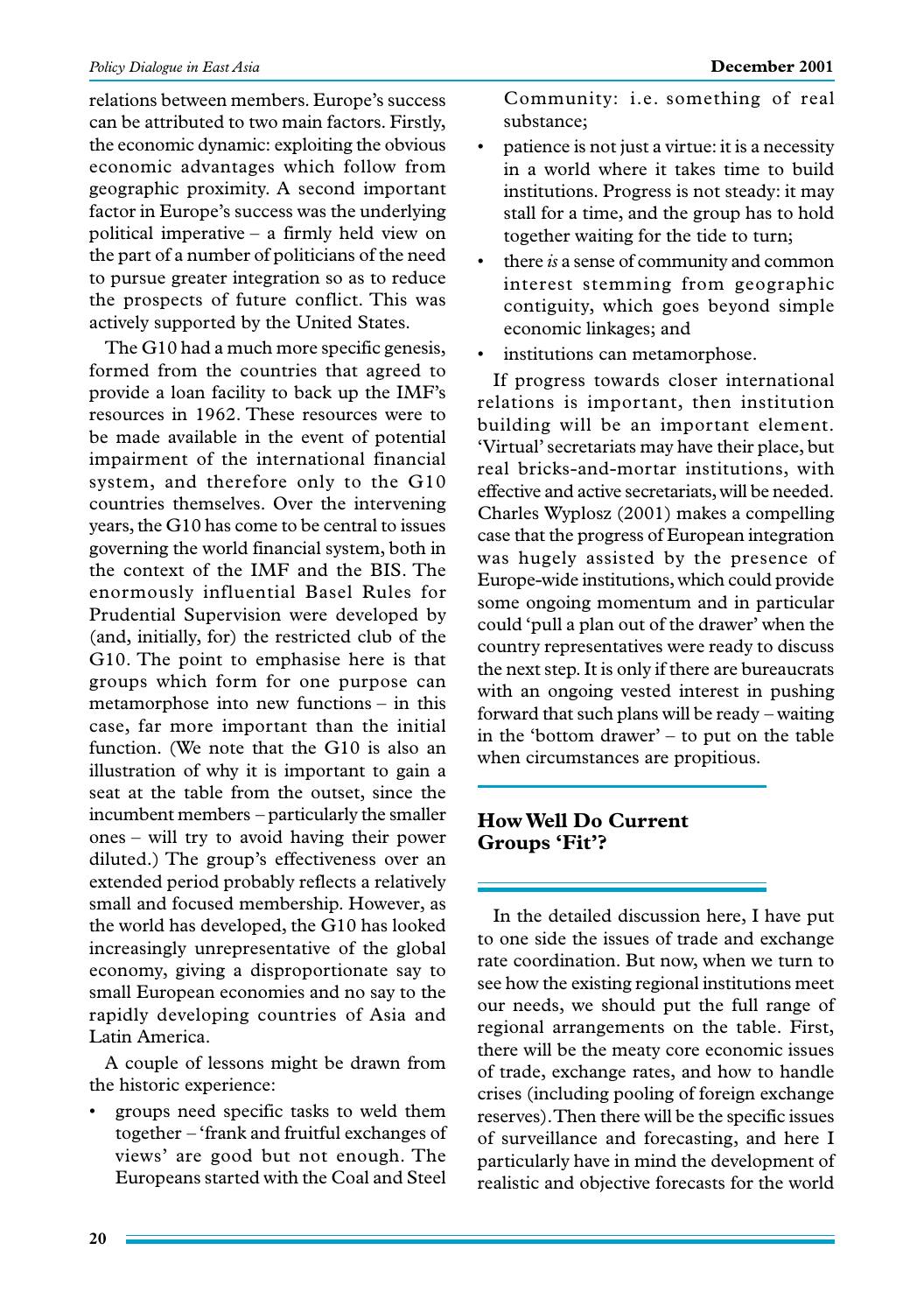as a whole, particularly the G3 countries. On top of that, there will be opportunities for much more general dialogue – more nebulous, but nonetheless valuable: building up consensus on issues which will be used as an input into the global dialogue, and in particular, the development of the 'golden straitjacket'.

How well do the existing institutions fit these needs?

- APEC is the broadest regional grouping, bridging, most importantly, east Asia and North America, but also incorporating the likes of Chile, Mexico and Russia. Its predominantly trade focus has seen its fortunes wax and wane with developments in global trade, although the addition of Finance Ministers' and Leaders' meetings have broadened its coverage. Its principal achievement to date has been the Bogor Declaration under which developed countries agreed to strive for free trade and investment by 2010 and developing countries by 2020. However, even this has shown the tensions inherent with a relatively disparate group, with initial calls by some countries for a binding and measurable process significantly watered down. The Finance Ministers' process has focused on encouraging regional dialogue and promoting capacity building and may not be suited to a more substantive agenda, particularly given political tensions between China and Taiwan.
- The Manila Framework Group has a broadly similar east Asian-North American structure. It had its genesis in the push for an Asian Monetary Fund in the midst of the Asian crisis. It is seen as proving one of the better surveillance mechanisms among the regional groups and also takes an interest in global architecture issues. It could be (but is not yet) the forum for developing regional positions which are

then taken to world forums such as IMFC and G20. One of its main initial functions was to provide a co-operative financing arrangement to supplement IMF resources. This was initially reflected in the second line of defence facilities offered to Indonesia and Korea. More recently the idea has been revived, with discussions underway on the possibility of a more formal ongoing arrangement.

- EMEAP is a narrower group in two senses. It is a purely central bank forum, drawn from the east Asian core of the above two groups. EMEAP's stated goal has been to strengthen the co-operative relationship among the central banks of the region, although various members have held ambitions of the group becoming a more substantial organisation, along the lines of the BIS. The furthest EMEAP has moved down this track is a system of bilateral repurchase agreements over US Treasuries, to provide short-term foreign currency liquidity support. EMEAP's strength is its specialist working groups, which promote good practices and better understanding at a technical level. This is, potentially, the forum for developing regional consensus on such issues as capital flows (Chilean-style inflow taxes: dealing with *in extremis* crisis resolution). The value of the forum at the highest level is now being tested by the formation of the BIS Asian Consultative Council, which has drawn Asian countries more into the mainstream of BIS activities. This is already the forum for developing regional positions on financial issues, so the close link with the BIS is natural and logical.<sup>6</sup>
- Compared with other regional groups, there is perhaps a greater uniformity of interests and views within ASEAN, and it has been going longest. ASEAN has some runs on the board already with the ASEAN

<sup>6.</sup> SEACEN is a longstanding grouping of central bankers, focused on South-East Asia, but with membership spread as wide as Sri Lanka, Korea and Mongolia. One of the initial aims of SEACEN was to establish an ASEAN voting group for the IMF and the IBRD. The voting group still exists and SEACEN Governors continue to meet annually, although SEACEN's significant outward contribution appears to be its training and research efforts through the SEACEN Centre.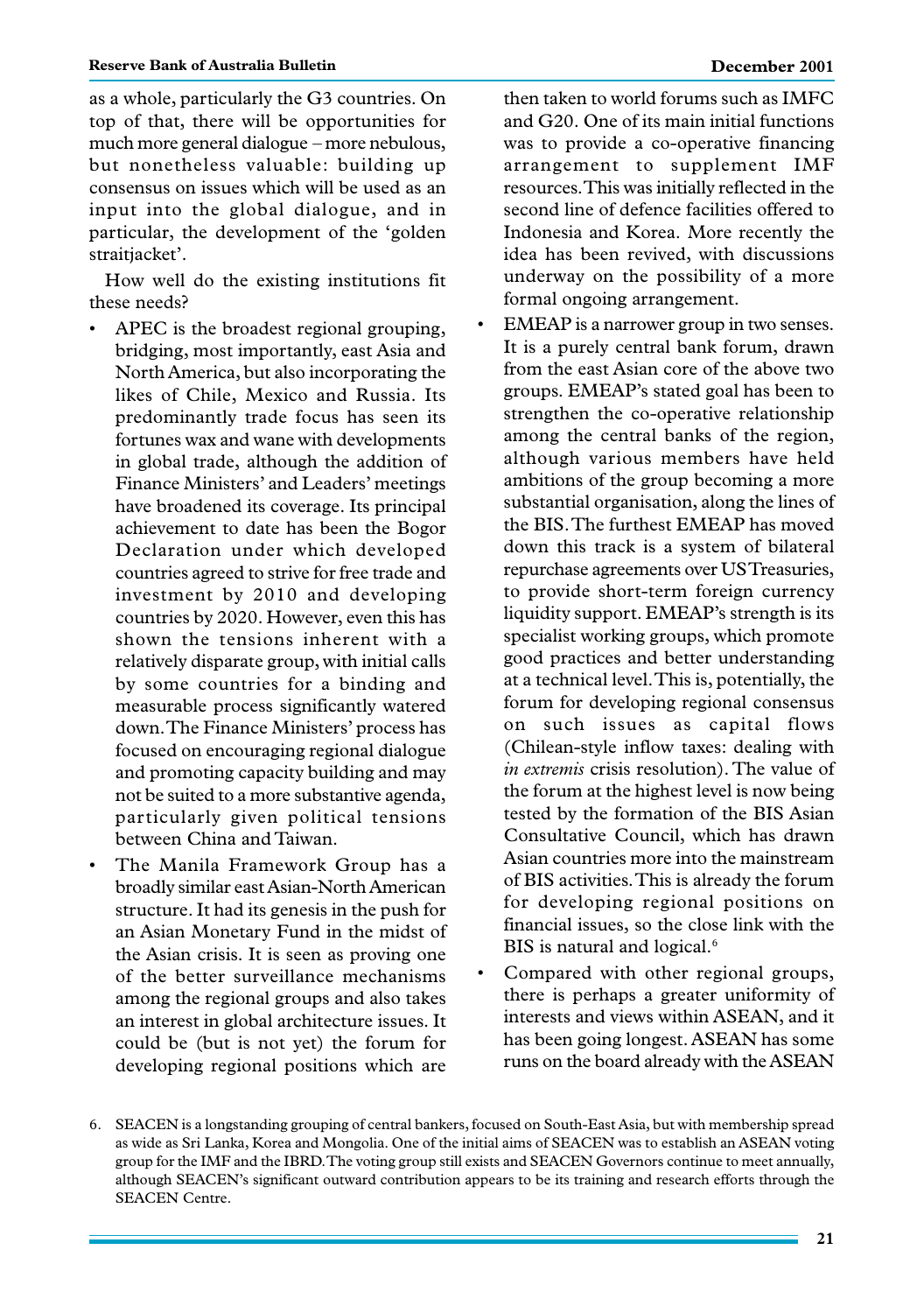Free Trade Area (which has been strengthened since the crisis) and a multilateral foreign-currency swap arrangement. More recently, ASEAN has set up a surveillance mechanism, with the assistance of the ADB, in an effort to foresee and forestall crises.

The broad agenda of ASEAN+3 covers economic, social and political fields. However, its most important achievement has been the Chiang Mai Initiative, which incorporates, among other things, a regional financing arrangement (building on the ASEAN arrangements) to supplement existing international facilities.

The significant momentum in ASEAN+3 may reflect east Asia's equivalent to Europe's 'integrate to avoid further conflict' imperative. There is also a strong belief that the international institutions are not set up to work in Asia's favour and that Asia must therefore look after itself – particularly given the large proportion of world reserves held in Asia. This has been felt very strongly since the Asian crisis and it is no coincidence that the Chiang Mai Initiative grew around those countries that felt most aggrieved. Similarly, countries in this group have more in common than the groups that bridge the Pacific. It could also be argued that the size of the arrangement made it a more workable decision-making entity, although it is difficult to determine whether this reflects physical numbers or simply the greater uniformity of country interests embodied in the group.

Reserve pooling arrangements could have occurred within the Manila Framework Group or EMEAP, but ASEAN+3 seems to be where the action is at present. Just as G10 gravitated from its original narrow specific purpose to become the centre of prudential supervision, ASEAN+3 might be where the more general foreign exchange rate discussions occur. For our part in Australia, we are supportive of these moves, regardless of the forum in which they evolve. Obviously, we would like to have a seat at the table, since we believe Australia has much to offer from its own experience and resources. We also feel our own policy-making has been enriched through our engagement with Asia and we have certainly appreciated the input of like-minded countries from the region in the difficult international debates of recent years.

Should the Chiang Mai Initiative continue to develop towards an ultimate goal of becoming a regional monetary fund, my view is that we should support it. If there were major developments in this regard, participants presumably would want to assess whether the Manila Framework Group, the APEC Finance Ministers, EMEAP and SEACEN are still playing a unique role.

The bottom line is that it is probably too early to assess which groups will continue to play a useful role, given uncertainty over a future world trade round, G20's unformed mandate, and the future directions of ASEAN+3. We should, nonetheless, be critically watching developments among the regional groupings over the next two to three years with a view to making tough decisions when the time is right.

# **Conclusion**

I have tried to make the case, here, that the rationale for regional groupings will not be to achieve macro policy coordination. The powerful case is a wider one – we have a commonality of interest because geography and contiguity still matter, even in a world of globalisation (or even more than before). It is part of a more general view that 'we are not alone'. We can learn much from the experience of those around us, and the gaining of this experience is the often nebulous and formless process of talking issues through with people of common interests. We meet to discuss a specific topic, and we end up with wider knowledge, and better general understanding, of each other. If this view is correct, then regional dialogue is not inimical to globalisation: it is, in fact, its handmaiden and ally.